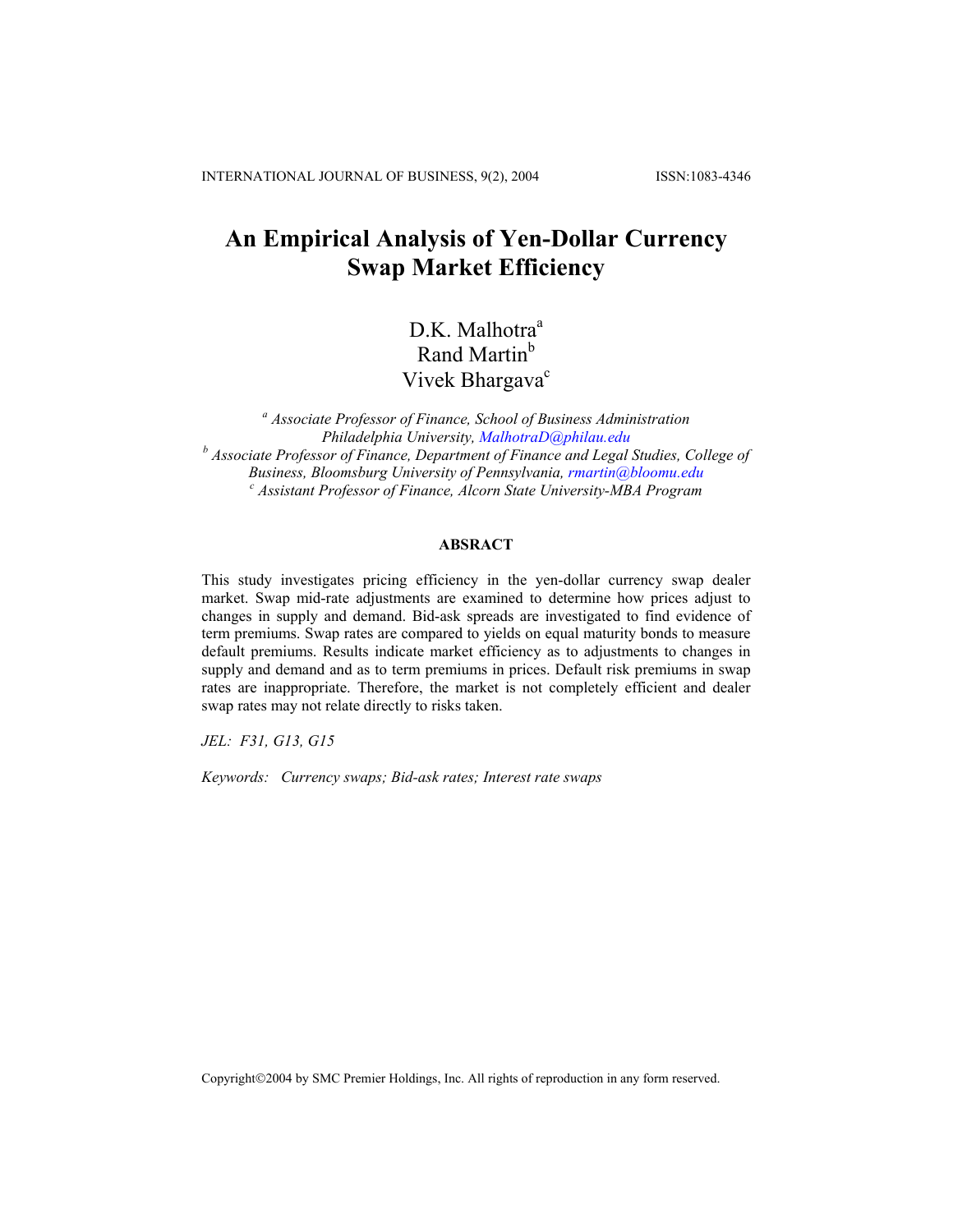## **I. INTRODUCTION**

The purpose of this study is to determine whether pricing efficiency exists in the yendollar *currency swap* dealer market. For this purpose, we examine currency swap price adjustments to changes in supply and demand. We also investigate whether currency swap prices include maturity risk premiums and default risk premiums. We have three motivations for this study. The first arises from the fact that earlier studies of international swap spreads and default risk premiums only concern *interest rate swaps*. We extend the findings to *currency swaps*. The second motivating factor is the growth and size of the currency swap market. The first swap contract in its present form was in 1981 between IBM and the World Bank. The Bank for International Settlements reports foreign exchange swap market turnover of \$656 billion for 2001. Our third motive is to provide information to market participants. Participants in the yen-dollar currency swap market should be interested in knowing if the dealer route for arranging swaps is efficient since efficiency will affect currency swap pricing.

This study utilizes the methodology of Sun, Sundaresan, and Wang (1993) to investigate variation in yen-dollar swap mid-rates, term premiums, and risk premiums. The Sun, Sundaresan, and Wang study only concerns interest rate swaps. Their methodology involves comparing swap pricing rates to yields on equal maturity par bonds and noting any differences as being default risk premiums.

This paper has seven sections. Section II provides information about the currency swap market. Section III is a review of pertinent literature on swaps. Section IV gives our data sources. Section V describes our methodology. Section VI presents our empirical analysis of swap mid-rates, term premiums, and default risk premiums. Section VII summarizes the study and gives our conclusions.

## **II. THE CURRENCY SWAP MARKET**

Increasing international trade and instability of exchange rates in the late 1970s and early 1980s made it desirable to hedge against unfavorable changes in currency exchange rates. In addition, firms want to benefit from more favorable interest rates that can be found in other parts of the world. Receipt of interest payments based on foreign rates may more closely match a firm's interest payment obligations. These needs led to accelerated development of financial services products for international transactions. Currency swaps are among the most important of these products for hedging against exchange rate risk and interest rate risk.

An example of a typical currency swap is the "plain vanilla swap." In this type of swap, the counterparties initially exchange principal amounts in different currencies. Usually the exchange is made at the current spot exchange rate and later reversed at the same exchange rate. After the initial exchange of principal amounts, the counterparties exchange interest payments based on those amounts. Each party pays interest in the currency that it received at the swap's outset. Commonly, but not always, one party pays a floating interest rate and the other pays a fixed rate.<sup>1</sup>

Swap dealers act as intermediaries in arranging swaps. They quote the yen denominated interest rates at which they stand ready to take either side of yen-dollar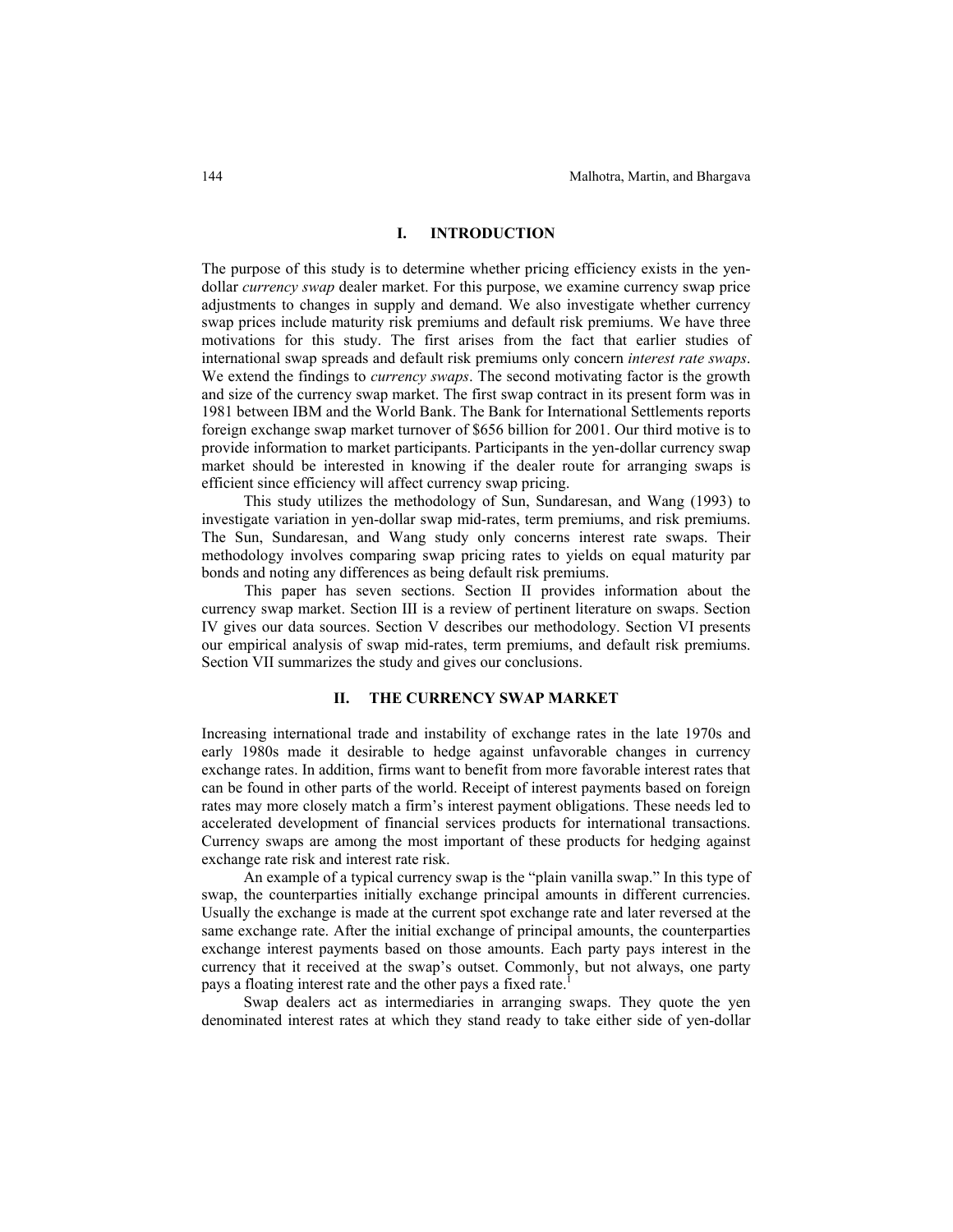swaps with simple structures and standard maturities (typically between two to ten years with semiannual interest payments). Dealers find the two parties needed for a swap, exchange currencies with both parties, and funnel interest payments between the counterparties for a fee. Their objective is to profit from this fee, called a bid-ask spread, which is generated when interest payment streams are exchanged. The bid-ask spread is partly compensation for assuming the credit risk of the counterparties in the swap.

In a fixed-for-floating currency swap, a swap dealer's international capital markets team will estimate the appropriate pay and receive fixed rates for all of the currencies in which the dealer makes a market. These pay and receive fixed rates are called indicative prices in a swap contract. In the case of currency swaps, indicative prices are often stated as mid-rates to which some number of basis points is added or subtracted depending on whether the swap dealer is the receiver or payer of the fixed rate. The swap dealer profits from the difference between the pay and receive fixed rates, which is the bid-ask spread.

# **Figure 1**  Cash flows for a simple cross–currency swap contract

At the swap's outset:



Interest payments at the end of each payment period:



At swap maturity:

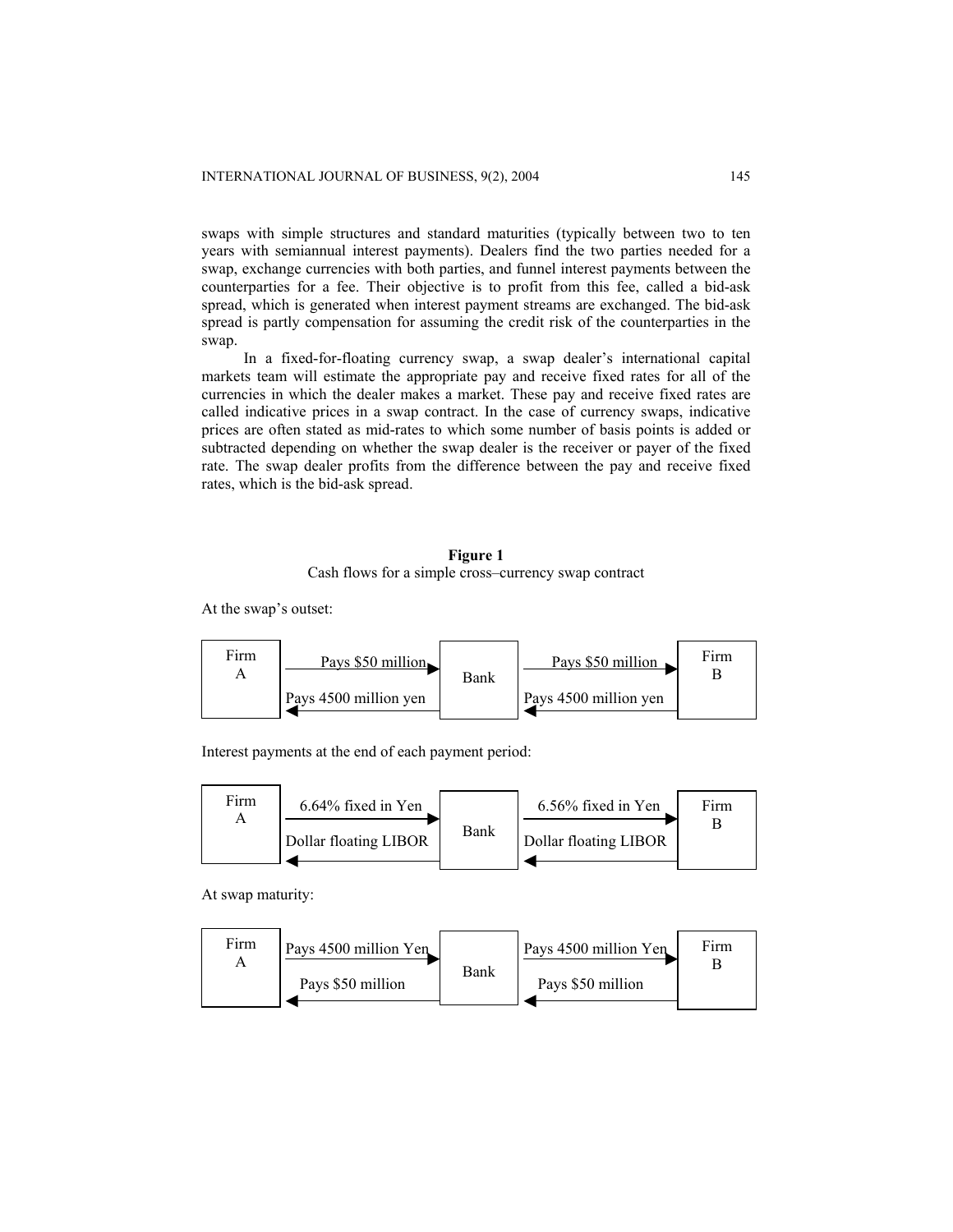To illustrate the cash flows and rates of a currency swap, assume that a bank acting as a swap dealer enters into a 5-year currency swap with Firm A. Figure 1 depicts this transaction and subsequent transactions for the swap. Firm A gives the bank \$50 million for the equivalent amount of Japanese yen at the current spot rate of \$1=90 yen. Suppose the swap mid-rate for a five-year yen-dollar currency swap is 6.6 percent. To this mid-rate, the swap dealer adds 4 basis points if the swap dealer will receive a fixed rate and deducts 4 basis points if the swap dealer will pay a fixed rate in exchange for the London Interbank Offer Rate (LIBOR), which is the floating rate of interest. Thus, Firm A agrees to pay the bank a fixed rate interest of 6.64 percent in Japanese yen in exchange for receiving interest in dollars at the six month LIBOR in effect at the beginning of each reset period. Simultaneously with the agreement with Firm A, the bank enters into a currency swap agreement with Firm B for five years in which the bank initially exchanges \$50 million for the equivalent amount of Japanese yen at the above current spot rate. The bank agrees to pay 6.56 percent interest in Japanese yen to Firm B at the end of every six months in exchange for receiving interest in dollars at the six-month LIBOR in effect at the beginning of each year. The bid-ask spread of 8 basis points between the pay and receive yen fixed interest rate is the profit for the swap dealer. At the end of the swap contract, Firm A pays 450 million yen back to bank and the bank pays \$50 million to Firm A. Similarly, Firm B receives 450 million Japanese yen from the bank and pays \$50 million to the bank.

## **III. PREVIOUS RESEARCH**

Four studies on the pricing of *interest rate swaps* have been published in recent years. Whitaker (1987) makes a theoretical argument for pricing interest rate swaps using option pricing. McNulty (1990) models interest rate swaps as a package of forward contracts. In this study, he includes an empirical investigation into the pricing and credit risk of interest rate swaps. He finds little evidence of default risk premiums in this swap market. Sun, Sundaresan, and Wang (1993) examine the effect of swap dealer credit ratings on bid-ask rates. They find that the asked rates of an AAA-rated swap dealer are significantly higher than those of an A-rated dealer and bid-ask rates of the AAA dealer bracket those of the A-rated dealer. In the same study, evidence is presented that the spread between swap rates and Treasury yields increases significantly with longer maturities. This increase is much smaller when the Treasury yield curve is inverted. Minton (1997) examines the empirical implications of modeling interest rate swaps as a portfolio of forward contracts and a portfolio of noncallable corporate bonds. She shows that interest rate swap pricing is closely related to the pricing of these instruments.

Default risk premiums included in swap prices have been investigated in a number of studies. Most of this literature concerns interest rate swaps. Arak, Estrella, and Silver (1988) argue that swaps allow firms to stabilize the risk-free rate paid or received in international transactions and, therefore, firms pay the appropriate risk premium associated with their risk position. Abken (1991) analyzes default risk in interest rate swaps in a partial equilibrium framework by modeling swaps as exchanges of caps and floors. Cooper and Mello (1991) discuss default risk in a partial equilibrium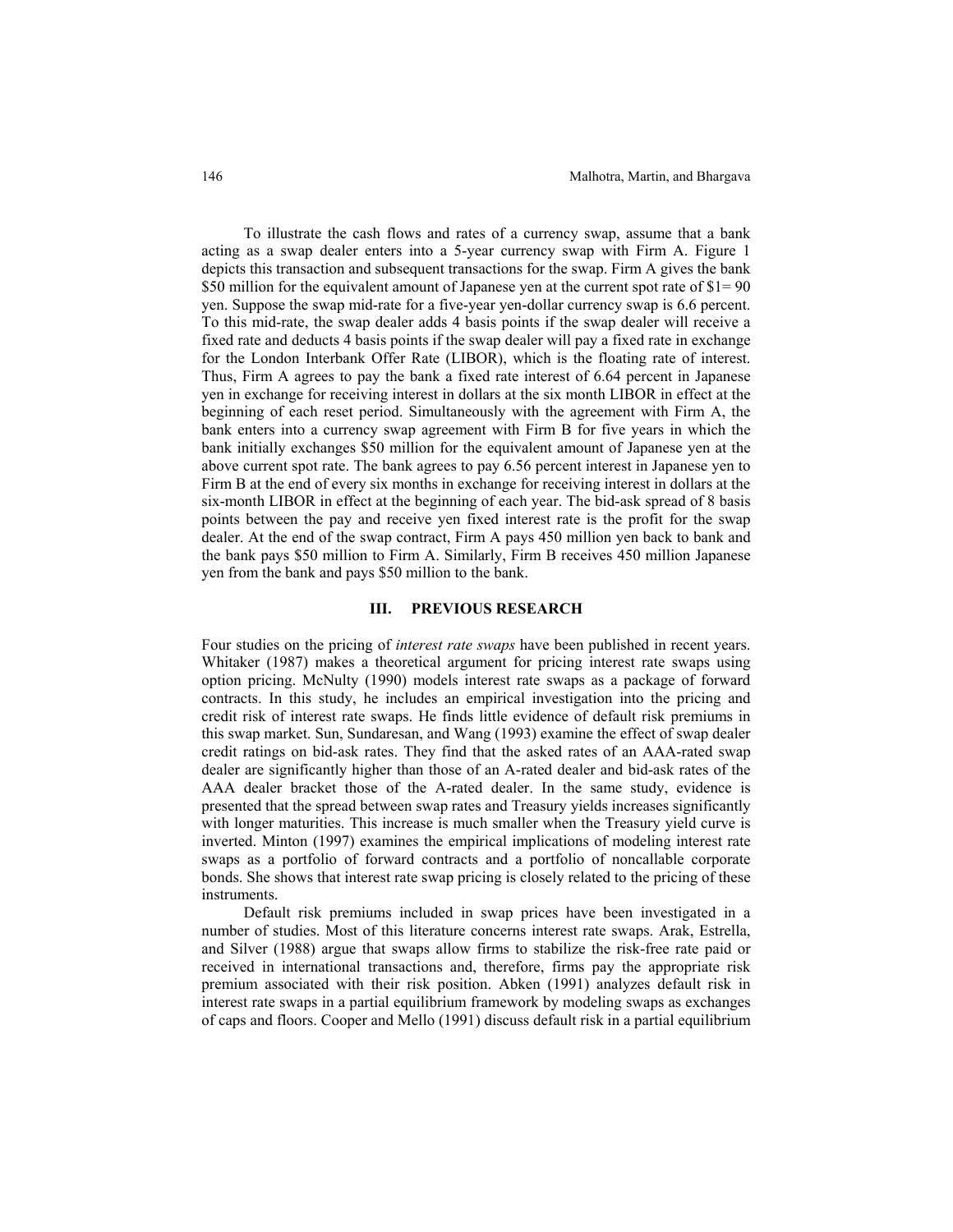framework by modeling interest rate swaps as exchanges of fixed-rate and floating-rate debt. Giberti, Mentini, and Scabellone (1993) discuss standardized valuation criteria proposed by regulatory authorities. They develop a methodology that can be used to quantify credit exposure involved in various types of currency swaps, interest rate swaps, and from off-balance-sheet operations. Brown and Smith (1993) explore the structuring of a swap agreement in ways that can reduce default risk that accumulates as a swap position ages. Malhotra (1997) examines bid-ask rates in interest rate swaps and confirms that default risk premiums are included in these rates. Brown, Harlow, and Smith (1994) examine the interest rate swap spreads for five different swap maturities. They find that the difference in the levels of the Treasury yield curves for zero-coupon and coupon bearing securities, forecasts of the spread between 3-month LIBOR and Treasury bill yields, the overnight rate on repurchase agreements, and a proxy for default risk in the corporate bond market explain the swap spreads. Malhotra (1998) analyzes the impact of interest rate reset period on the bid-offer rates in interest rate swaps. He reports that the bid-offer rates in a one-year LIBOR indexed interest rate swap bracketed the bid-offer rates in a six-month LIBOR indexed interest rate swap contract. Duffie and Singleton (1997) indicate that both credit and liquidity factors have been important sources of variations in swap spreads over the past ten years. Gupta and Subrahmanyam (2000) report evidence of mispricing of swap contracts in the early years, because swaps were being first priced off the futures curve and without any convexity adjustment. Hubner (2001) presents a reduced-form model to price swaps where the event of default is related to structural characteristics of each party. These studies are restricted primarily to fixed-for-floating interest rate swaps.

Our study extends the literature by applying the methodology of Sun, Sundaresan, and Wang (1993) to bid-ask prices and default risk premiums for *currency* swaps.

### **IV. METHODOLOGY**

The first application of the Sun, Sundaresan, and Wang (1993) methodology is an investigation of variation in swap mid-rates. This is done to determine whether swap prices adjust quickly to changes in supply and demand for swaps. Variation in mid-rates for various swap maturities is indicated by standard deviations of mid-rates over time.

Term premiums for swaps of various maturities are examined to find whether swap dealers require greater return for the risk taken in longer-term swap contracts. Swap spreads are used to isolate term premiums. A spread for a particular maturity is the difference between the bid or ask rate and the quoted mid-rate. A term premium is found as the difference in the spread for the short-term two-year swap and the spread for a longer maturity swap.<sup>2</sup> Statistical significance of spreads is tested with Hotelling's T<sup>2</sup>. Our null hypothesis is that all term premiums are zero.

The existence of default risk premiums in swap prices is investigated by comparing par bond yields of counterparties in an exchange of bonds with swap bid and asks rates available to them for accomplishing the same objective.<sup>3</sup> The reasoning for doing this is as follows.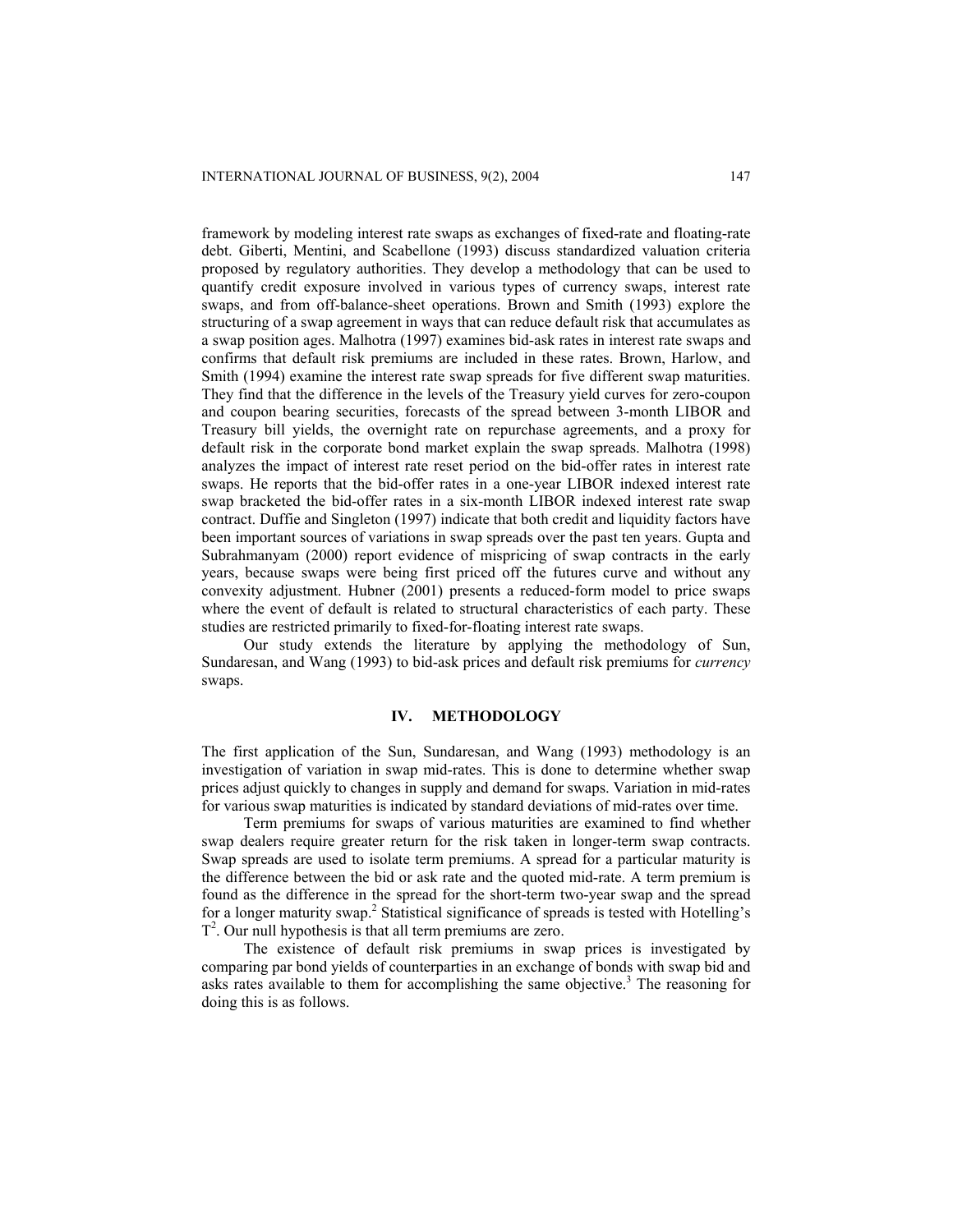A par swap (with beginning value of zero) can be replicated by a portfolio of noncallable bonds with the same par value and maturity as the swap. For example, the net cash flows of a fixed-rate payer in a par yen-dollar swap can be replicated by a *long* position in a variable noncallable LIBOR bond that sells at par on reset dates and a simultaneous *short* position in a noncallable bond of equal par value that makes fixedrate yen interest rate payments on the same reset dates. When we replicate a swap position this way, the yen fixed rate on a swap should equal the yield on a yen par bond if there is no risk of default, no possibility of arbitrage, no transaction costs exist, and no taxes exist (as argued by Sun, Sundaresan, and Wang).<sup>4</sup> If the yield on the yen par bond is less than the all-in swap yen fixed rate, arbitrage is possible. In a swap contract in which the market maker is paying a dollar LIBOR floating-rate in exchange for a yen fixed-rate, arbitrageurs will short a yen fixed-rate bond with a principal amount equal to the amount of the swap contract, and invest the same amount in dollar LIBOR maturing on the next settlement date.

If default risk exists, a swap contract can be modeled as an exchange of a default-risky fixed-rate bond for a default-risky floating-rate bond. However, there are three inherent differences between the default risk in a swap contract and the default risk for a bond. First, in the case of a bond, only the party long in the bond is subject to default risk. In a swap contract both parties are exposed to default risk. Second, in a swap contract default risk will be lower because the parties net the difference between the fixed interest payment and the floating interest payment on the settlement date. Although interest is received in a currency that is different from the one in which interest is paid, the net loss due to default would be the difference between the two interest payment streams. This loss will be considerably lower than the loss from a bond default even after considering foreign exchange risk. Third, swap contracts carry a provision whereby a party to the swap is relieved of its obligations under the swap contract if the counterparty defaults. Thus, the impact of default risk is reduced compared to the impact with a bond. With these differences in swap and bond default risks, swap-pricing theory implies that the yield on a par bond of equivalent maturity will be greater than or equal to swap bid-ask rates due to the existence of greater default risk.

According to Sun, Sundaresan, and Wang (1993), transactions costs will further increase the difference between bond yields and swap rates. The yield for counterparties in an exchange of par bonds should be higher than the swap rates for an equivalent currency swap to reflect higher transactions costs as well as higher default risk.

With the above reasoning in mind, our null hypothesis in testing for default premiums in bid-ask spreads for yen-dollar currency swaps is that par bond yields exceed swap rates. If this is true, swap dealers appropriately take default risk into account while quoting bid-ask rates. The alternate hypothesis is that par bond yields are equal to or lower than currency swap rates and swap dealers do not appropriately take default risk into consideration. Our hypotheses can be stated as follows:

- $H<sub>0</sub>$ : Par bond yields exceed swap rates.
- $H_1$ : Par bond yields are less than or equal to swap rates.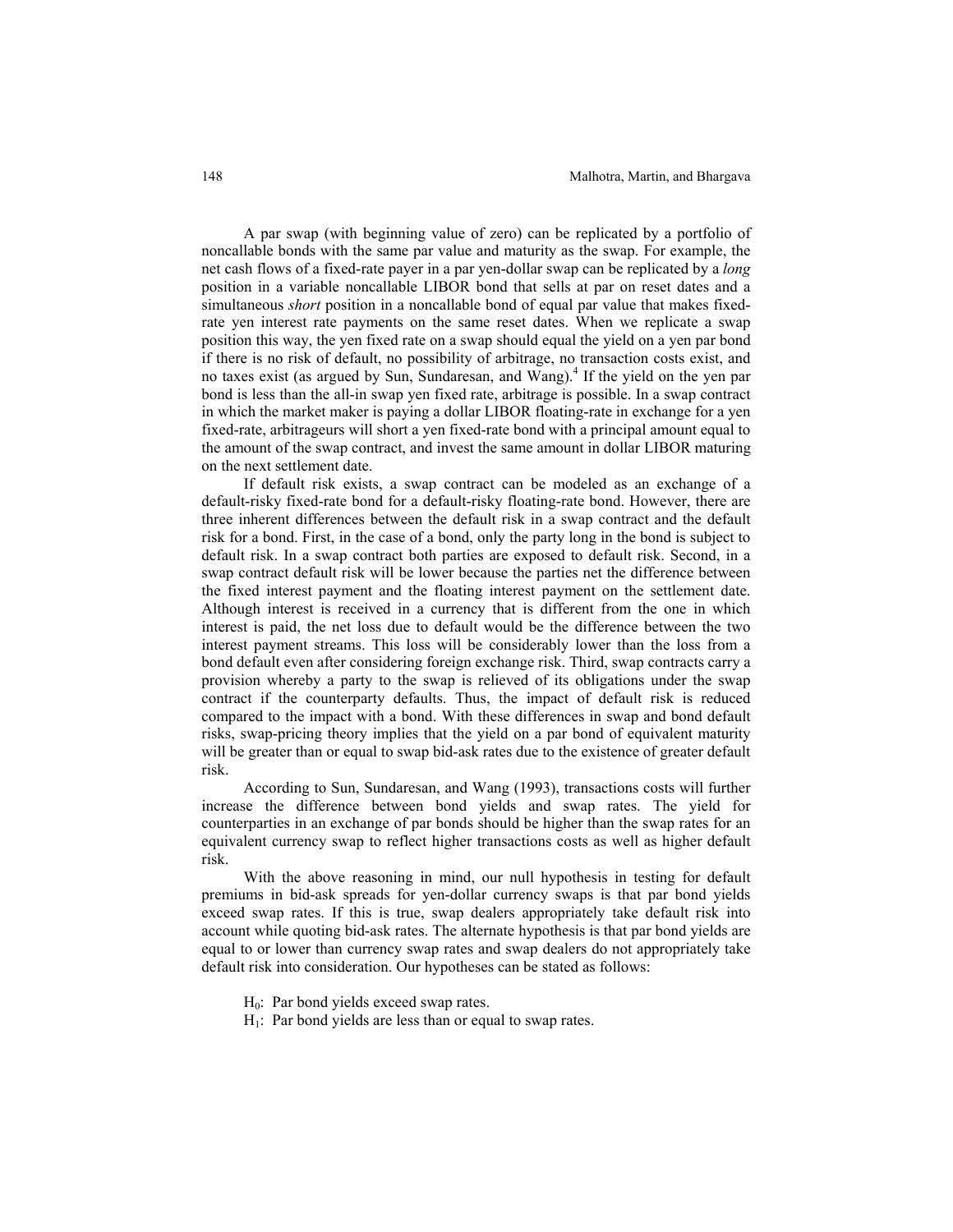To test these hypotheses, we compare yen-dollar swap bid-ask rates with par bond yields of equivalent maturity. The maturities we use are two and ten years. For the ten-year maturity, we use par bond yields on 10-year Japanese government bonds. Twoyear bond yields are not available. As a substitute we use implied yields for a euroyen time deposit.<sup>5</sup> Assuming that the expectations hypothesis of the term structure of interest rates holds, these implied yields can be computed as a geometric average of the current short-term interest rate and a series of expected three-month forward rates.<sup>6</sup> The yield calculation as shown in Kidwell, Peterson, and Blackwell (1997) is as follows:

$$
(l+{}_{t}R_{n}) = [(l+{}_{t}R_{1})(l+{}_{t+1}f_{1})(l+{}_{t+2}f_{1})\cdots(l+{}_{t+n-1}f_{1})]_{n}^{\frac{1}{n}}
$$
(1)

where:  $R =$  the actual market interest rate;  $f =$  the forward interest rate;  $t =$  time period for which the rate is applicable; and  $n =$  maturity of the bond.

Postscripts identify maturities and prescripts represent the time period in which the security originates. For our study,  $R_n$  is the forecasted yield on a euroyen time deposit,  $R_1$  is the current euroyen spot rate for a six-month deposit, and the forward rates are for successive three-month intervals after the period for which the spot rate is available.

## **V. DATA**

Our euroyen spot rate sample for use as  $_1R_1$  in equation (2) includes 89 biweekly observations for 1995 through 1998. These rates are not available for years before 1995. The rates in our sample are middle rates, i.e., averages of bid and ask rates.

To analyze the behavior of the bid-ask spread in yen-dollar swap rates, we use biweekly yen-dollar swap quotations from the *Swaps Monitor* for the period October 1, 1987 to June 25, 1998.<sup>1</sup> These rates are for yen-dollar currency swaps in which fixed yen interest rates are exchanged for the six-month LIBOR floating interest rate. The swap maturities that we use are two, three, four, five, seven, and ten years.

## **VI. EMPIRICAL ANALYSIS**

#### **A. Variation in Yen-Dollar Swap Mid-Rates**

Table 1 summarizes characteristics of yen-dollar swap *mid-rates* quoted from October 1987 through June 1998 for all of the maturities mentioned in Section V. Standard deviations show that on average, swap rates fluctuated in a range of 2 percent from their mean for all maturities.

Figure 2 illustrates the behavior of these same swap mid-rates. It can be seen that for the group of maturities, mid-rates fluctuated between 0.49 percent and 8.72 percent during this period.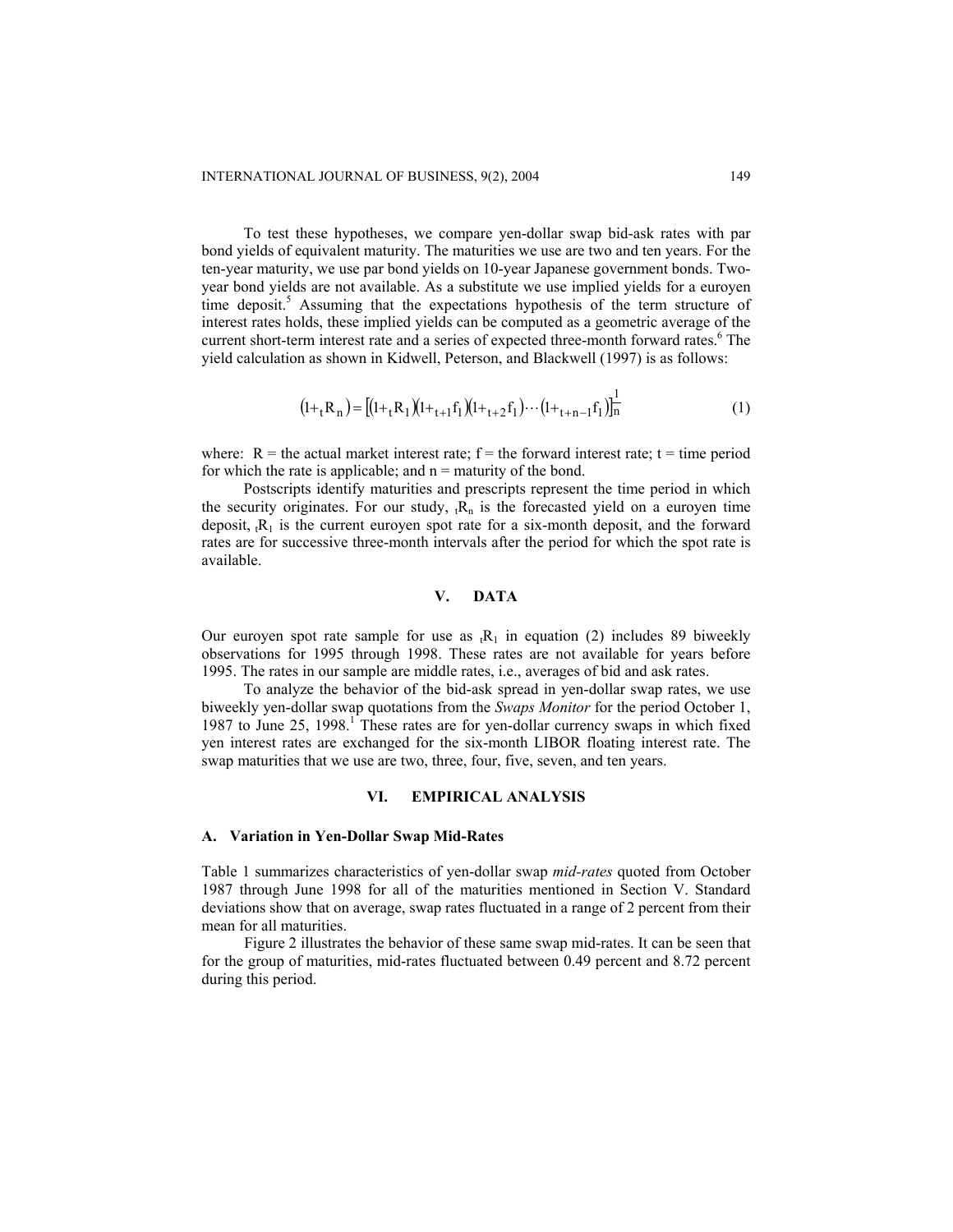|                   | Swap Maturity |        |        |        |        |            |
|-------------------|---------------|--------|--------|--------|--------|------------|
| <b>Statistics</b> | 2-year        | 3-year | 4-vear | 5-year | 7-year | $10$ -vear |
|                   |               |        |        |        |        |            |
| Mean              | 3.77          | 3.99   | 4.19   | 4.35   | 4.57   | 4.73       |
| Maximum           | 8.72          | 8.61   | 8.49   | 8.38   | 8.12   | 8.01       |
| Minimum           | 0.49          | 0.66   | 0.84   | 1.04   | 1.36   | 1.72       |
| Std. Dev.         | 2.32          | 2.17   | 2.03   | 1.91   | 1.70   | 1.55       |

**Table 1** Summary statistics for yen-dollar currency swap rates for the period October 1987 to June 1998. Mid-rates are stated in percentages.

**Figure 2**  Behaviors of Yen-Dollar currency swap mid-rates for the period between October 1987 to June 1998.



Fluctuations in mid-rates can be explained as being the result of adjustments to swap prices made by swap dealers when demand and supply do not match. For example, suppose a swap dealer experiences a surge in demand for currency swaps by clients who want to pay the 5-year fixed-rate in Japanese yen and receive the floating interest rate in dollars. With this surge, demand exceeds supply. To profit from this imbalance, a swap dealer will raise its 5-year mid-rate. By making successive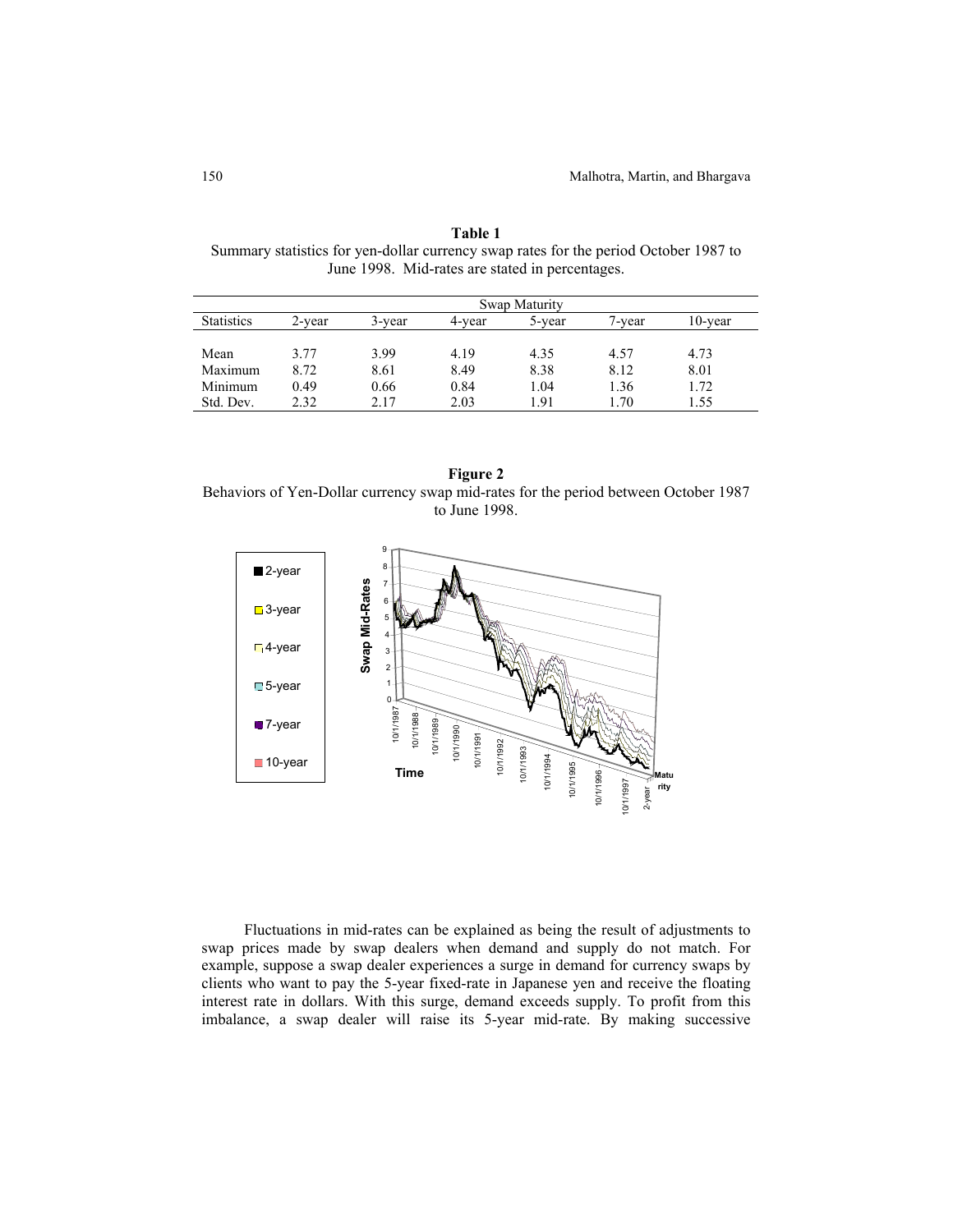adjustments to this swap price, an equilibrium price will eventually be reached such that demand equals supply for these swaps. The process of reaching equilibrium prices causes swap rates to vary over time. The behavior of swap mid-rates as shown in Figure 2 indicates that dealers are adjusting swap rates in response to changes in supply and demand for swaps of all maturities. In Table 1, it can be seen that swap mid-rates at lower maturities are more volatile than those for longer maturities. This may be due to greater swap market activity for shorter maturities, which in turn would cause more frequent adjustments to mid-rates when supply and demand is mismatched.

## **B. Term Premiums**

Table 2 summarizes characteristics of the bid-ask spread around the mid-rate for the yen-dollar swap market for our sample period. Spreads over time for the various swap maturities are graphed in Figure 3.

| Table 2                                                                              |
|--------------------------------------------------------------------------------------|
| Summary statistics for bid and ask quotations in the yen-dollar currency swap market |
| from October 1987 to June 1998. Spreads are in basis points.                         |

|                                          | Swap Maturity |        |                                       |        |        |            |
|------------------------------------------|---------------|--------|---------------------------------------|--------|--------|------------|
| <b>Statistics</b>                        | 2-year        | 3-year | 4-year                                | 5-year | 7-year | $10$ -year |
|                                          |               |        | Part A: Term Premiums in Swap Spreads |        |        |            |
| Mean                                     |               | 22.0   | 42.0                                  | 58.0   | 81.0   | 96.0       |
| Std. Dev.                                |               | 0.21   | 0.38                                  | 0.51   | 0.73   | 0.86       |
| t-statistics                             |               | 17.37  | 18.33                                 | 18.86  | 18.40  | 18.51      |
| Hotelling's $T^2$                        | 407.59        |        |                                       |        |        |            |
| Part B: Spread between bid and ask rates |               |        |                                       |        |        |            |
| Mean                                     | 7.39          | 7.28   | 7.25                                  | 7.38   | 7.54   | 7.89       |
| Std. Dev.                                | 1.69          | 1.71   | 1.53                                  | 1.64   | 1.89   | 2.18       |
| t-statistics                             | 72.51         | 70.60  | 78.58                                 | 80.00  | 76.24  | 60.02      |

t-statistics are computed as follows:

 ${\mu(\sigma^2/n)}^{1/2}$ , where  $\mu$  is the sample mean,  $\sigma$  is the sample standard deviation, and *n* is the number of observations in the sample. All t-statistics are significant at the one-percent level.

Part A of Table 2 gives term premiums in basis points for swap spreads for the different maturities. On average, yen-dollar swap rate quotations for the period incorporated small but statistically significant positive term premiums. Statistical significance is tested with Hotelling's  $T^2$ . The null hypothesis that all risk premiums are zero is rejected. Term premiums rise with maturity indicating that dealers require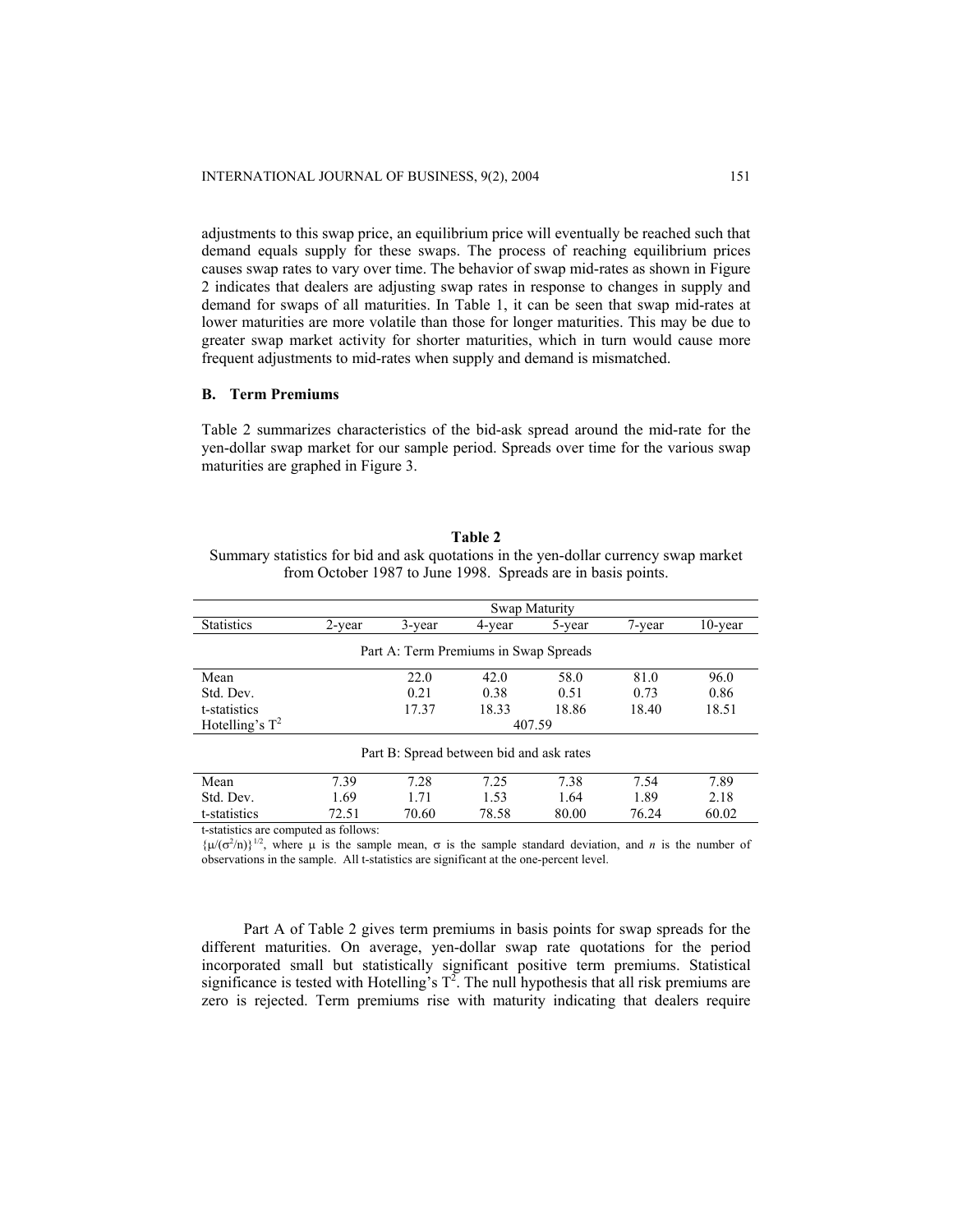greater return for maturity risk taken. An upward sloping yield curve exists during our sample period.

Part B of Table 2 shows summary statistics describing the spread between swap bid and ask rates. Spreads are low in that they vary between 7.25 and 7.89 basis points. However, they are statistically significant. These findings indicate the existence of a highly active and liquid yen-dollar currency swap market.

**Figure 3** 



### **C. Default Risk Premiums**

As described in Section IV, our empirical analysis of default risk in the yen-dollar swap market involves comparing bid and ask rates for swaps to the yields of equal maturity bonds. For two-year maturity bond yields, we use implied middle rates for euroyen deposits.

Before evaluating the presence of default risk in the yen-dollar currency swap quotations, we test the times series for two-year euroyen rates, two-year swap mid rates, ten-year Japanese government bond yields, and ten-year swap rates for cointegration. A time series that lacks integration with the other time series may imply segmentation of these markets. Lack of cointegration between two-year euroyen and two-year swap rates will imply that the two markets move differently and a comparison will not shed any light on the presence of default risk premium. Similarly, if there is not cointegration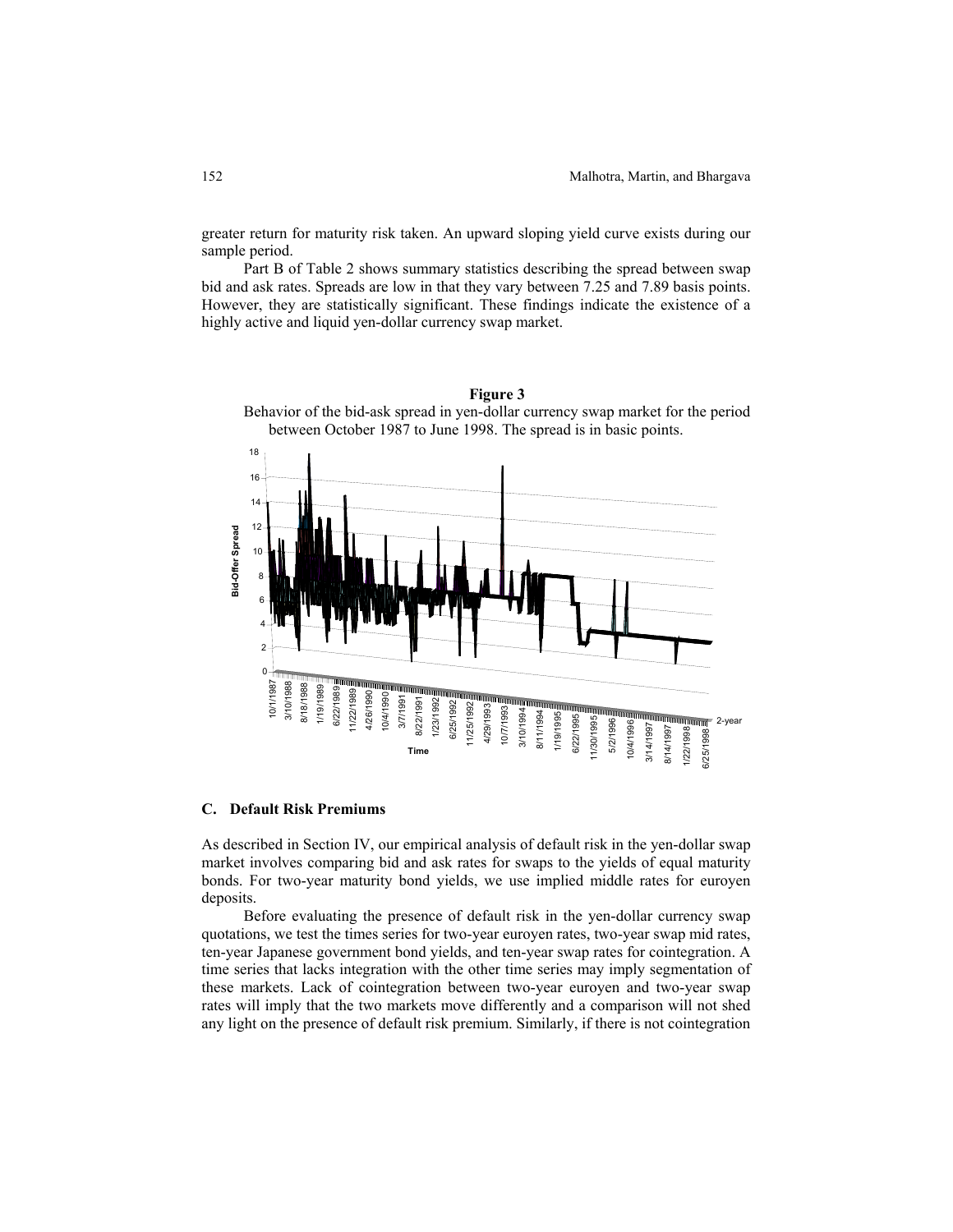between ten-year government bond yields and ten-year swap rates, it will imply that the two markets are segmented and a comparison will not provide any insight into the default risk premium in the yen-dollar currency swap markets. We test for cointegration by using the methodology developed by Johansen (1989). This methodology enables testing for the presence of more than one cointegrating vector. The explanation provided below with respect to this methodology draws heavily from Johansen (1988, 1989, and 1991) and Johansen and Juselius (1990, 1994). The purpose of this analysis is to check for stationarity arising from a linear combination of variables. The analysis begins with the following AR representation for a vector Y made up of n variables:

$$
Y_{t} = c + \sum_{i=1}^{s-1} \phi_{i} Q_{it} + \sum_{i=1}^{k} \pi_{i} Y_{t-i} + \varepsilon_{t}
$$
 (2)

where each series that makes up Y is I  $(0)$ ,  $Q_{it}$  are seasonal dummies, and c is a constant.

This equation can be rewritten in error correction form as:

$$
\Delta Y_t = c + \sum_{i=1}^{s-1} \phi_i Q_{it} + \sum_{i=1}^{k-1} \Gamma_i \Delta Y_{t-i} + \Pi Y_{t-k} + \varepsilon_t
$$
\n(3)

which is basically a vector representation of equation (1) with seasonal dummies added. All long-run information is contained in the levels term  $\Pi Y_{t-k}$ . The above equation would have the same degree of integration on both sides only if Π=0 (the series are not cointegrated) or ΠYt-k is *I(0),* which implies cointegration. The number of cointegrating vectors can be found based on the number of significant eigenvalues. In addition, the trace test provides another estimation method to identify the number of cointegrating vectors. Table 3 summarizes the results of cointegration tests.

# **Table 3**

Long-term relationship between implied euroyen spot rates, two-year yen-dollar cross currency swap mid-rates, and between ten-year Japanese government bond yields and ten-year yen-dollar cross currency swap mid-rates using bivariate Johansen's cointegration methodology.

| Group      | Eigen Value                                                      | Trace | L-Max.               |  |
|------------|------------------------------------------------------------------|-------|----------------------|--|
|            | Two-year Euroyen Spot Rates and Two-year Swap Rates              |       |                      |  |
| $2$ -year  | 0.1748                                                           | 23.55 | $16.14**$            |  |
|            | 0.0845                                                           | 741   | $7.41**$             |  |
|            | Ten-year Japanese Government Bond Yields and Ten-year Swap Rates |       |                      |  |
| $10$ -year | 0.0929                                                           | 15.06 | $14.63$ <sup>*</sup> |  |
|            | 0.0029                                                           | 0.436 | 0.436                |  |

The results are reported for a model with intercept and trend for all series, which was chosen based on the Akaike information criteria. Critical values for Johansen Tests are taken from Tables in Johansen and Juselius (1990) paper. \*\*(\*) Denotes a significance level of 1-percent (5-percent).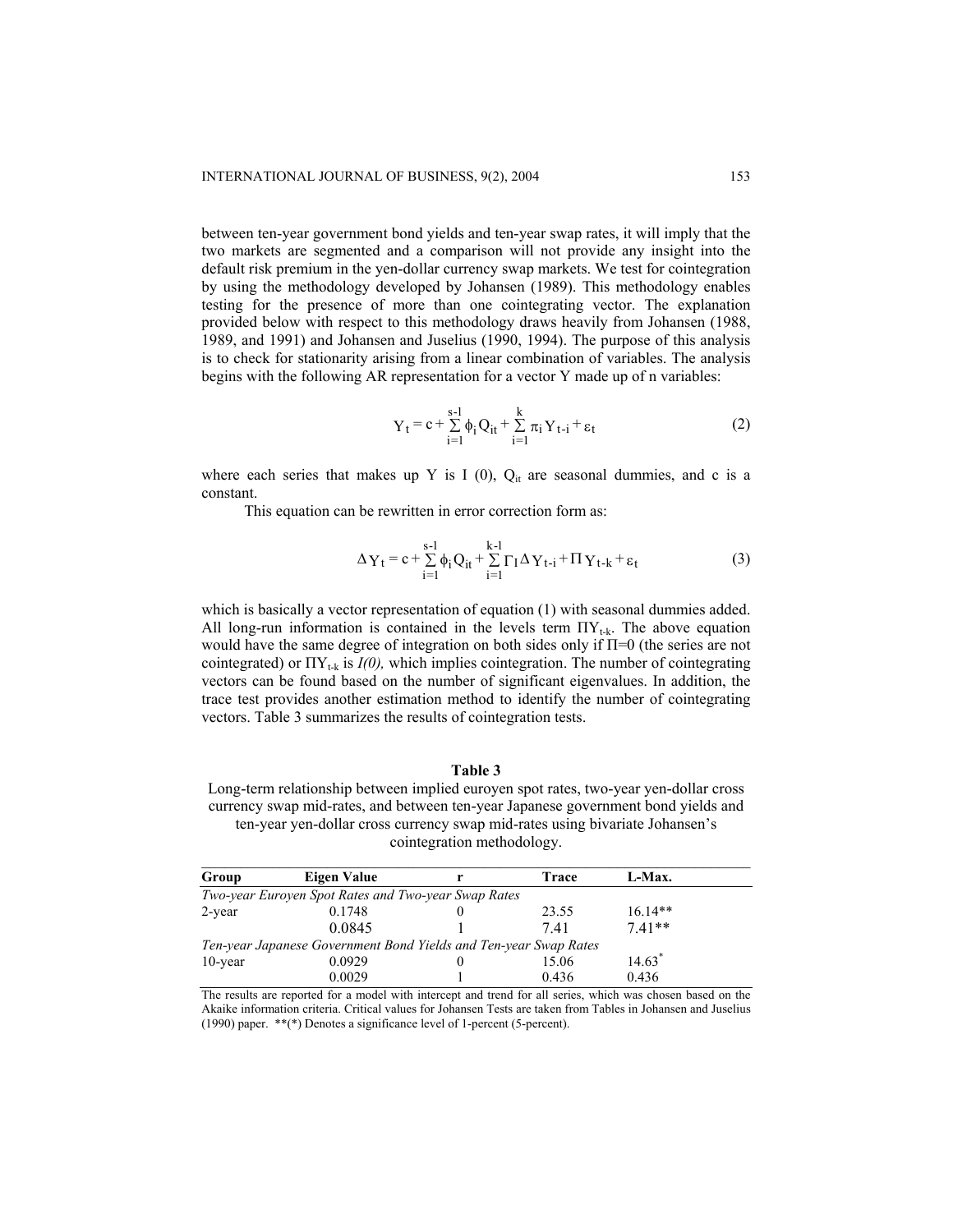As shown in Table 3, trace test indicates that 2-year implied euroyen spot rates and 2-year yen-dollar swap rates are cointegrated at both 5% and 1% levels. Maxeigenvalue test also indicates cointegration at the 5% level. For ten-year Japanese government bonds yields and ten-year swap rates, max-eigenvalue test indicates cointegration at the 5% level.

Using 2-year implied euroyen rates and 10-year Japanese government bond rates, we now test for the presence of default risk premium in the yen-dollar currency swap market. Table 4 shows our comparisons for two-year and ten-year maturities for evaluating the presence of default risk in yen-dollar swap quotations.

## **Table 4**

Summary statistics for the difference in par bond yields and swap mid-rates.

Swap mid-rates are subtracted from bond yields and differences are expressed in basis points. For 2-year swaps, par bond yields are constructed by taking a geometric average of the 6-month euroyen spot rate and euro-yen forward rates for subsequent 3-month intervals. This comparison is done with 89 bi-weekly observations for the period 1995 through 1998. For 10-year swaps, par bond yields are for 10-year Japanese government bonds. These bond yields are recalculated biweekly from October 1987 through June 1998 to produce 276 observations.

| 2-Year Maturity                                                    |          |  |
|--------------------------------------------------------------------|----------|--|
| Midpoint euro-yen deposit yields minus swap mid-rate:              |          |  |
| Number of Observations                                             | 89       |  |
| Mean Difference                                                    | $-23$    |  |
| Std. Dev.                                                          | 0.36     |  |
| t-statistics                                                       | $-6.23*$ |  |
| 10-Year Maturity                                                   |          |  |
| Par bond yields for Japanese government bonds minus swap mid-rate: |          |  |
| Number of Observations                                             | 276      |  |
| Mean Difference                                                    | $-7$     |  |
| Std. Dev.                                                          | 0.43     |  |
| t-statistics                                                       | $-0.037$ |  |

t-statistics are computed as follows:

 ${\mu/(\sigma^2/n)}^{1/2}$ , where  $\mu$  is the sample mean,  $\sigma$  is the sample standard deviation, and *n* is the number of observations in the sample. \*indicates statistically significant at the one-percent level.

For both maturities, mean par bond yields are less than swap mid-rates and the differences are statistically significant. Figure 4 is a graph of two-year swap rates and two-year euroyen rates, which reinforces the findings in Table 3. Two-year euroyen rates are usually lower than swap mid-rates. Therefore, we reject the null hypothesis stated previously that par bond yields exceed swap rates. In contrast to the findings of Sun, Sundaresan, and Wang (1993) for the interest rate swap market; the yen-dollar currency swap market does not appear to incorporate appropriate default risk premiums in swap rate quotes. Rather, default risk premiums are higher than default risk warrants.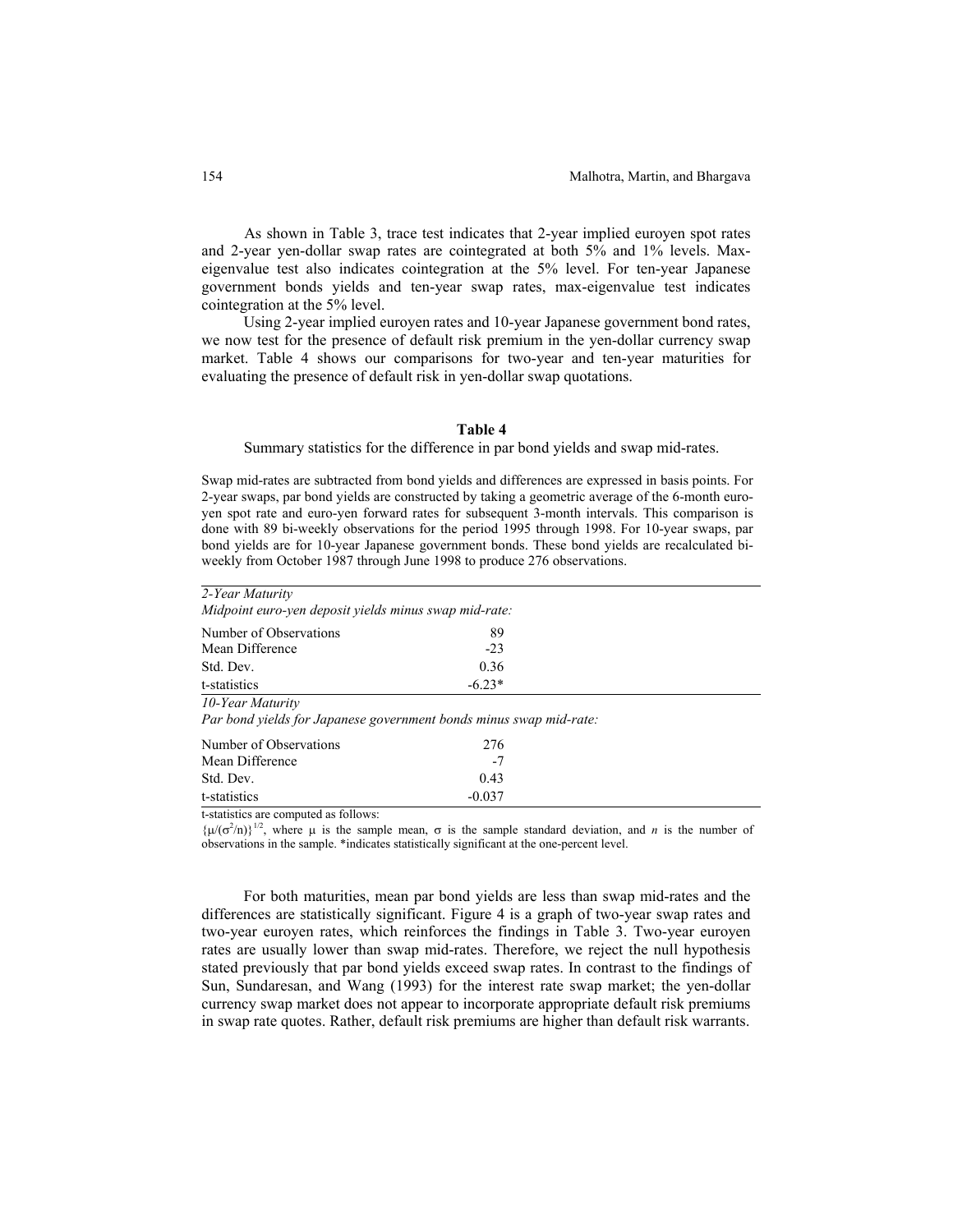Rates  $1.5$ 

 $0.5$ 

71971995 3/19/1995

713/1339 713/133 713/1335 eerleh



**Figure 4** 



Time 2-year Swap -------2-year Euroyen Spot

21321336 9/19/1996

213/139

#### **VII. SUMMARY AND CONCLUSIONS**

Instability of currency exchange rates in the late 1970s and early 1980s initiated the process of financial innovations in international financial markets. Among the new hedging instruments, currency swaps are the most striking product. Volume of currency swap transactions has grown tremendously since 1981.

This study investigates efficiency in the yen-dollar currency swap market in three areas. First, we examine swap price adjustments in the period from October 1987 to June 1998 to determine how quickly prices adjust to changes in supply and demand for currency swaps. Second, we investigate whether bid-ask spreads include term premiums that compensate swap dealers for maturity risk. Third, we investigate whether appropriate default risk premiums are included in swap rates. This is accomplished by comparing yen-dollar currency swap rates to the yields of equal maturity par bonds.

Two of our three areas of investigation indicate efficiency in the yen-dollar currency swap market. Analysis of variation in swap mid-rates shows that the yendollar currency swap market is highly liquid and active because spreads over mid-rates

(19/1998)

/13/1337

119/1998 119/1998

5/19/1997 1/19/1997

713/1337 (19/199)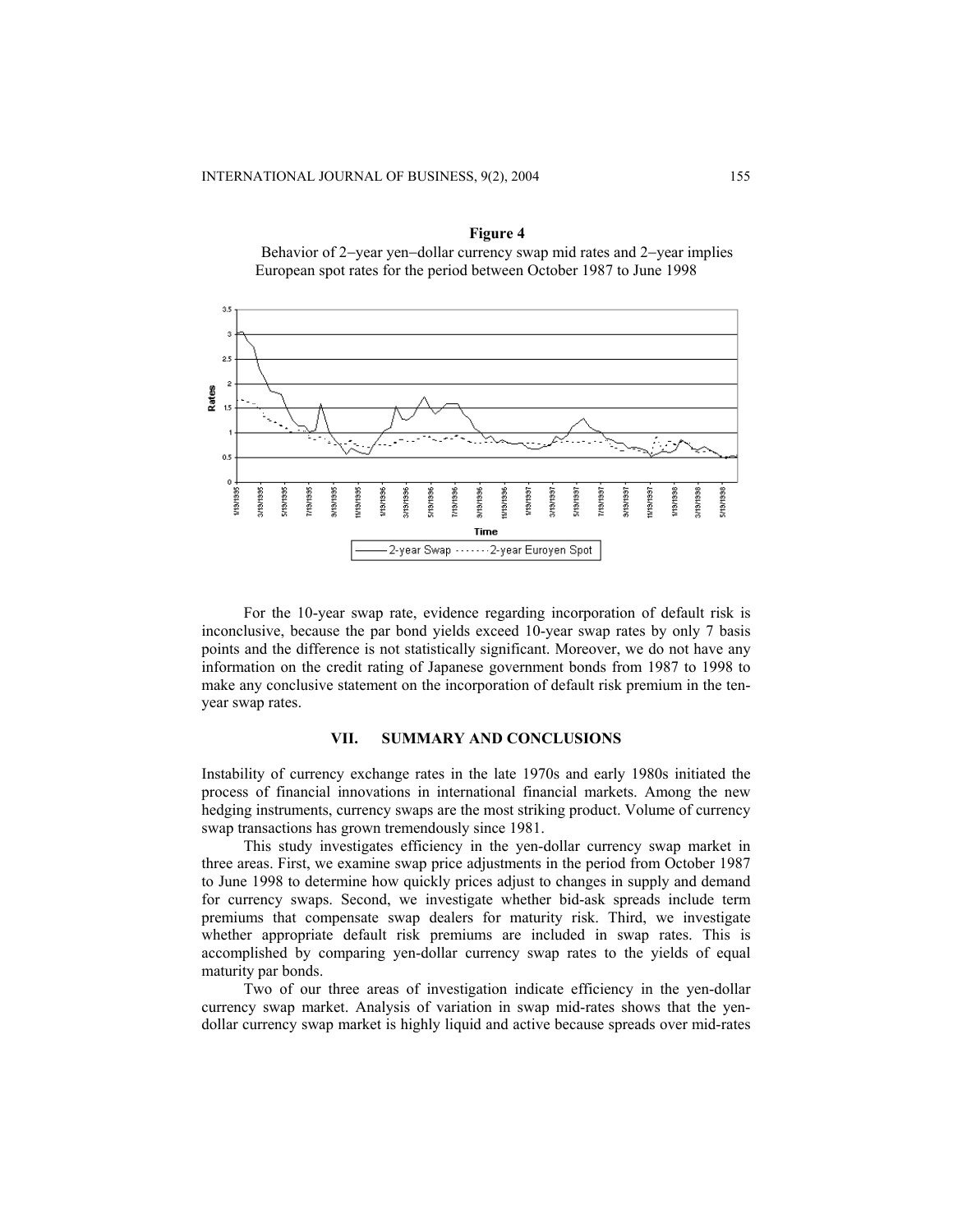are low and the spread between the bid and ask rates is low. These spreads do not vary significantly over time. Increased market activity is found for shorter maturity currency swaps as reflected in high volatility of the swap mid-rate for two-year maturity swap contracts. The yen-dollar swap market appears to quickly adjust to changes in supply and demand. In our second area of investigation, we find small but statistically significant term premiums in swap rate quotations during our sample period. In the assessment of default risk for this market, we evidence of inappropriate default risk premiums that are usually too high. This is in contrast to the findings of Sun, Sundaresan, and Wang (1993) for U.S. dollar interest rate swaps where appropriate default risk premiums are found.

We conclude from the above findings that the yen-dollar currency swap market is efficient in adjusting prices for changes in supply and demand and in incorporating term premiums in prices.

### **NOTES**

- 1. A fixed-for-floating currency swap is only one of several variants of currency swaps. Other types include fixed-for-fixed rate currency swap, floating-for-floating rate currency swaps, circus swaps, and amortizing swaps.
- 2. For example, suppose the bid rate for a two-year maturity swap is 3 basis points higher than its mid-rate while the bid rate for a seven-year maturity swap is 5 basis points higher than its bid rate. The term premium is 2 basis points (5 basis points - 3 basis points).
- 3. To estimate par bond yields in the interbank market, the SSW study uses the LIBOR and LIBID from the interbank market. However, the swap and interbank markets differ in liquidity. Therefore, SSW examine the extent to which par bond yields estimated from the interbank market fluctuate with the change in swap quotes by regressing changes in the par bond yields with the changes in swap quotes. A very low degree of correlation exists between daily changes in swap rates and daily changes in LIBOR par bond yields. SSW also finds that regressions based on weekly changes in swap rates and par bond yields perform better than daily changes. This may be due to the fact that LIBOR data do not correspond to rates at which actual transactions occur. Therefore, their results regarding the tracking of swap offer rates with par bond yields constructed from LIBOR must be interpreted with caution. The SSW study also suggests that actual transactions data is critical in examining the implications of swap pricing theory.
- 4. This suggests that the fixed swap bid rate should equal the yield on a par bond of equivalent maturity issued by the swap dealer if there are not transaction costs and default risk does not exist.
- 5. The swap market and the interbank market differ in liquidity. Furthermore, we have data on six-month euro-yen mid-rates only. Therefore, conclusions regarding default risk premium in swap rate quotations should be viewed within the framework of this constraint.
- 6. Studies by Bansal, Ellis, and Marshall, 1994; Minton, 1997 show that short-dated swaps are priced relative to the Euro currency market.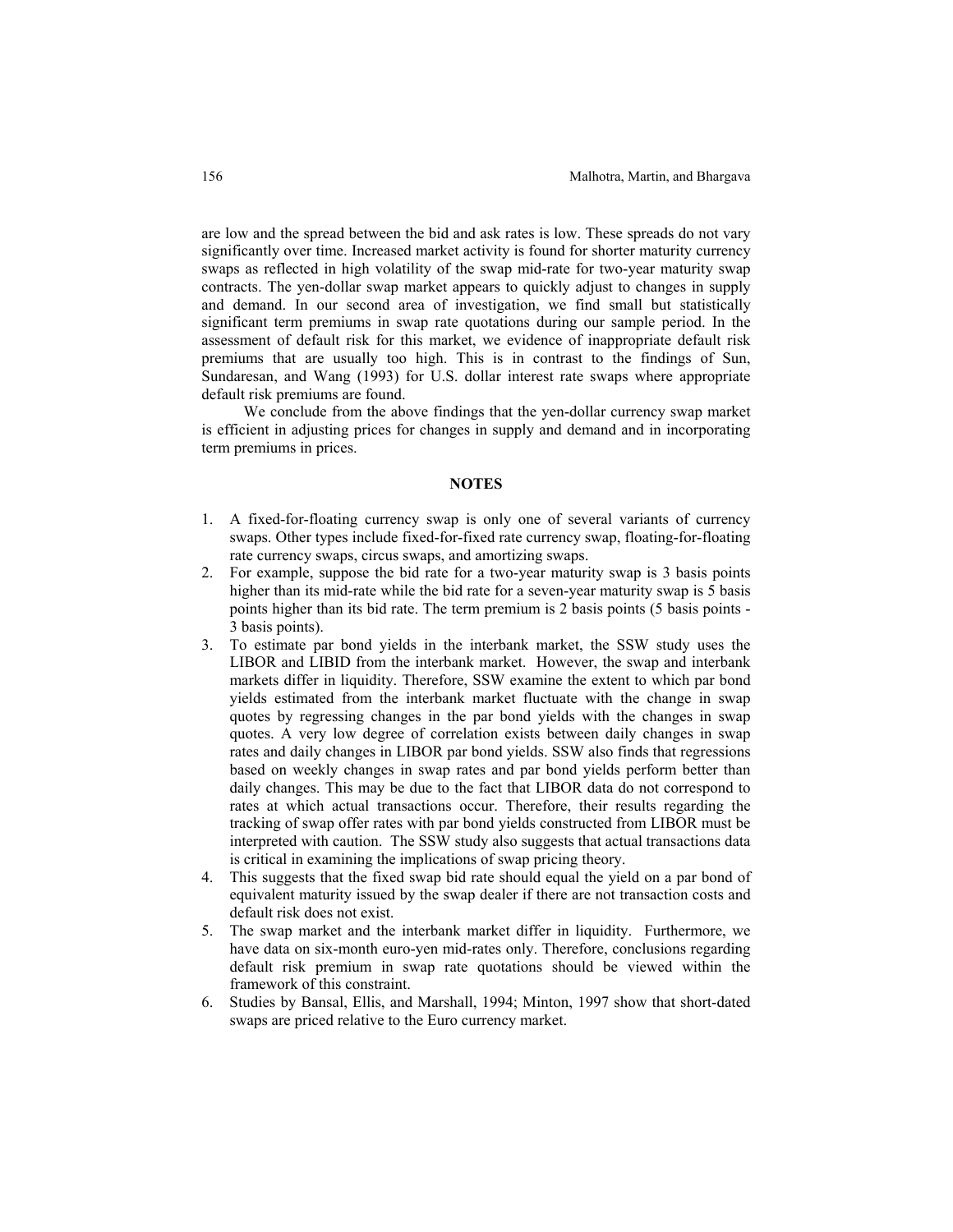7. *Swaps Monitor* is a biweekly publication of the Swaps Monitor, New York, NY 10276.

#### **REFERENCES**

- Abken, Peter F., 1991, "Valuing Default-Risky Interest Rate Swaps." *Advances in Futures and Options Research*, 6, 93-116
- Arak, Marcelle, Arturo Estrella, Laurie Goodman, and Andrew Silver, 1988, "Interest Rate Swaps: An Alternative Explanation*." Financial Management*, 17, 12-18.
- Bansal, Vipul, Ellis, M., Marshall, John, 1994, "The Pricing of Short-Dated and Forward Interest Rate Swaps, *Financial Analysts Journal*, 49, 82-87.
- Brown, K, W. Harlow, and D. Smith, 1994, "An Empirical Analysis of Interest Rate Swap Spreads." *Journal of Fixed Income*, 3, 61-79.
- Brown, Keith C. and Donald J. Smith, 1993, "Default Risk and Innovations in the Design of Interest Rate Swaps." *Financial Management*, 22, 94-105.
- Cooper, Ian and J.F. Mello, 1991, "Default Risk in Swaps." *Journal of Finance*, 46, 597-620.
- Duffie, D. and K. Singleton, 1997, "An Econometric Model of the Term Structure of Interest-Rate Swap Yields." *Journal of Finance*, 52, 1287-1321.
- Giberti, Daniela, Marcello Mentini, and Pietro Scabellone, 1993, "The Valuation Of Credit Risk in Swaps: Methodological Issues and Empirical Results." *Journal of Fixed Income*, 2, 24-36.
- Gupta, A. and M. Subrahmanyam, 2000, " An Empirical Examination of the Convexity bias in the Pricing of Interest Rate Swaps." *Journal of Financial Economics*, Vol. 55, 2000, pg. 239-279.
- Hubner, G., 2001, "The Analytic Pricing of Asymmetric Defaultable Swaps." *Journal of Banking and Finance*, 25, 295-316.
- Johansen, S., 1991, "Estimation and Hypothesis Testing of Cointegration Vectors in Gaussian Vector Autoregressive Models." *Econometrica*, 59, 1551-1580.
- Johansen, S., 1994, "The Role of Constant Term in the Cointegration Analysis of Non-Stationary Variables." *Econometric Reviews*, 13, 205-219.
- Johansen, S., 1988, "Statistical Analysis of Cointegration Vectors." *Journal of Economic Dynamics and Control*, 12, 231-254.
- Johansen, S., and K. Juselius, 1990, "The Full Information Maximum Likelihood Procedure for Inference on Cointegration—With Application to the Demand for Money." *Oxford Bulletin of Economics and Statistics*, 52, 169-210.
- Johansen, S., and K. Juselius, 1994, "Identification of the Long-Run and the Short-Run Structure: An Application to the ISLM Model." *Journal of Econometrics*, 63, 7-37.
- Kidwell, David S., Richard L. Peterson, and David W. Blackwell, 1997, *Financial Institutions, Markets, and Money*, 6, The Dryden Press.
- Malhotra, D. K., 1997, "An Empirical Examination of the Interest Rate Swap Market." *Quarterly Journal of Business and Economics*, 36, 19-29.
- Malhotra, D.K., 1998, "The Impact of Interest Rate Reset Period on the Bid-Offer Rates in an Interest Rate Swap Contract—An Empirical Investigation." *Journal of Multinational Financial Management*, 8, 77-86.